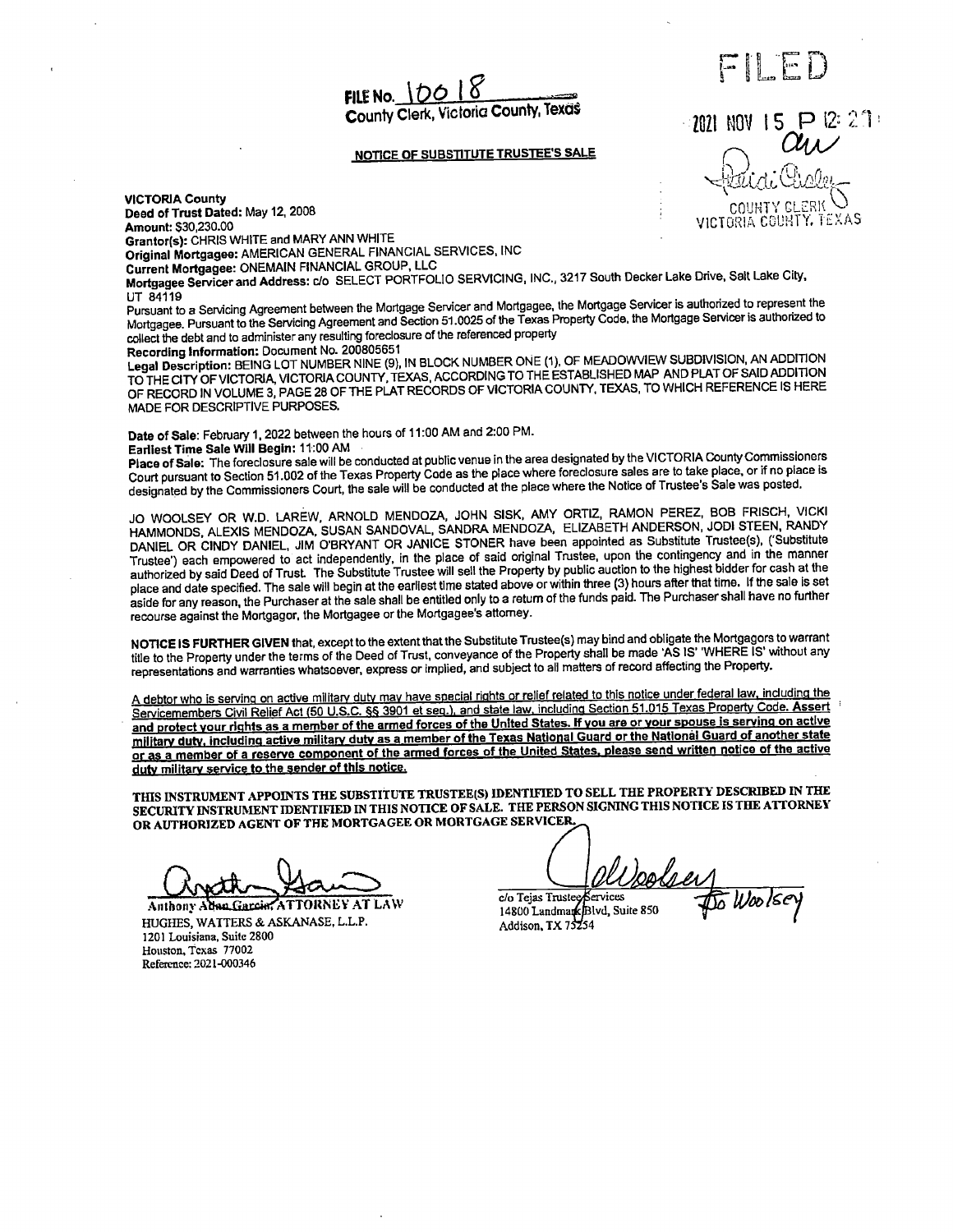### NOTICE OF FORECLOSURE SALE

ASSERT AND PROTECT YOUR RIGHTS AS A MEMBER OF THE ARMED FORCES OF THE UNITED STATES. IF YOU ARE OR YOUR SPOUSE IS SERVING ON ACTIVE MILITARY DUTY, INCLUDING ACTIVE MILITARY DUTY AS A MEMBER OF THE TEXAS NATIONAL GUARD OR THE NATIONAL GUARD OR ANOTHER STATE OR AS A MEMBER OF A RESERVE COMPONENT OF THE ARMED FORCES OF THE UNITED STATES, PLEASE SEND WRITTEN NOTICE OF THE ACTIVE DUTY MILITARY SERVICE TO THE SENDER OF THIS: NOTICE IMMEDIATELY.

1. Property to Be Sold. The property to be sold is described as follows: BEING LOT NUMBER EIGHTEEN (18), IN BLOCK NUMBER TWO( 2), OF CASTLE HILL SECTION I, AN ADDITION TO THE CITY OF VICTORIA, VICTORIA COUNTY, TEXAS, ACCORDING TO THE ESTABISHED MAP AND PLAT OF SAID ADDITION OF RECORD IN VOLUME 4, PAGE 5 OF THE PLAT RECORDS OF VICTORIA COUNTY, TEXAS, TO WHICH REFERENCE IS HERE MADE FOR' DESCRIPTIVE PURPOSES.

2. Instrument to be Foreclosed. The instrument to be foreclosed is the Deed of Trust dated 06/11/2007 and recorded in Document 200707584 real property records of Victoria County, Texas.

3. Date, Time, and Place of Sale. The sale is scheduled to be held at the following date, time, and place:

| Date:  | 02/01/2022 |                                                                                                                                                                                                                                                |  |
|--------|------------|------------------------------------------------------------------------------------------------------------------------------------------------------------------------------------------------------------------------------------------------|--|
| Time:  | 11:00 AM   |                                                                                                                                                                                                                                                |  |
| Place: | Court.     | Victoria County, Texas at the following location: FRONT OF THE EAST DOOR OF THE<br>COURTHOUSE BUILDING LOCATED AT 115 NORTH BRIDGE STREET OR AS DESIGNATED<br>BY THE COUNTY COMMISSIONER'S OFFICE or as designated by the County Commissioners |  |

4. Terms of Sale. The sale will be conducted as a public auction to the highest bidder for cash. Pursuant to the deed of trust, the mortgagee has the right to direct the Trustee to sell the property in one or more parcels and/or to sell all or only part of the property. Pursuant to section 51. 009 of the Texas Property Code, the property will be sold in AS IS, WHERE IS condition, without any express or implied warranties, except as to the warranties of title, if any, provided for under the deed of trust.

5. Obligations Secured. The Deed of Trust executed by JAMES F WELDER AND KATHRYN A WELDER, provides that it secures the payment of the indebtedness in the original principal amount of \$122,400.00, and obligations therein described including but not limited to (a) the promissory note; and (b) all renewals and extensions of the note. Specialized Loan Servicing LLC is the current mortgagee of the note and deed of trust and SPECIALIZED LOAN SERVICING LLC is mortgage servicer. A servicing agreement between the mortgagee, whose address is Specialized Loan Servicing LLC c/o SPECIALIZED LOAN SERVICING LLC, 6200 S. Quebec St., Greenwood Village, CO 80111 and the mortgage servicer and Texas Property Code § 51. 0025 authorizes the mortgage servicer to collect the debt.

6. Substitute Trustee(s) Appointed to Conduct Sale. In accordance with Texas Property Code Sec. 51.0076, the undersigned attorney for the mortgage servicer has named and appointed, and by these presents does name and appoint AVT Title Services, LLC, located at 5177 Richmond Avenue Suite 1230, Houston, TX 77056, Substitute Trustee to act under and by virtue of said Deed of Trust.

THIS INSTRUMENT APPOINTS THE SUBSTITUTE TRUSTEE(S) IDENTIFIED TO SELL THE PROPERTY DESCRIBED IN THE SECURITY INSTRUMENT IDENTIFIED IN THIS NOTICE OF SALE. THE PERSON SIGNING THIS NOTICE IS THE ATTORNEY OR AUTHORIZED AGENT OF THE MORTGAGEE OR MORTGAGE SERVICER.

Mackie Wolf Zientz & Mann, P.C. **Arandon Wolf, Attorney at Law** L. Keller Mackie, Attorney at Law JAM 0 6 2021. Michael Zientz, Attorney at Law Lori Liane Long, Attorney at Law Heidi Easley<br>Chelsea Schneider, Attorney at Law **Heidi Easley**<br>Ry By Heidi Easley Ester Gonzales, Attorney at Law Parkway Office Center, Suite 900 14160 Dallas Parkway Dallas, TX 75254

38 FILED P.VN

Chelsea Schneider, Attorney at Law Chelsea Schneider, Attorney at Law Clerk County Court, Victoria County, Texas<br>Clerk County Court, Victoria County, Texas

þ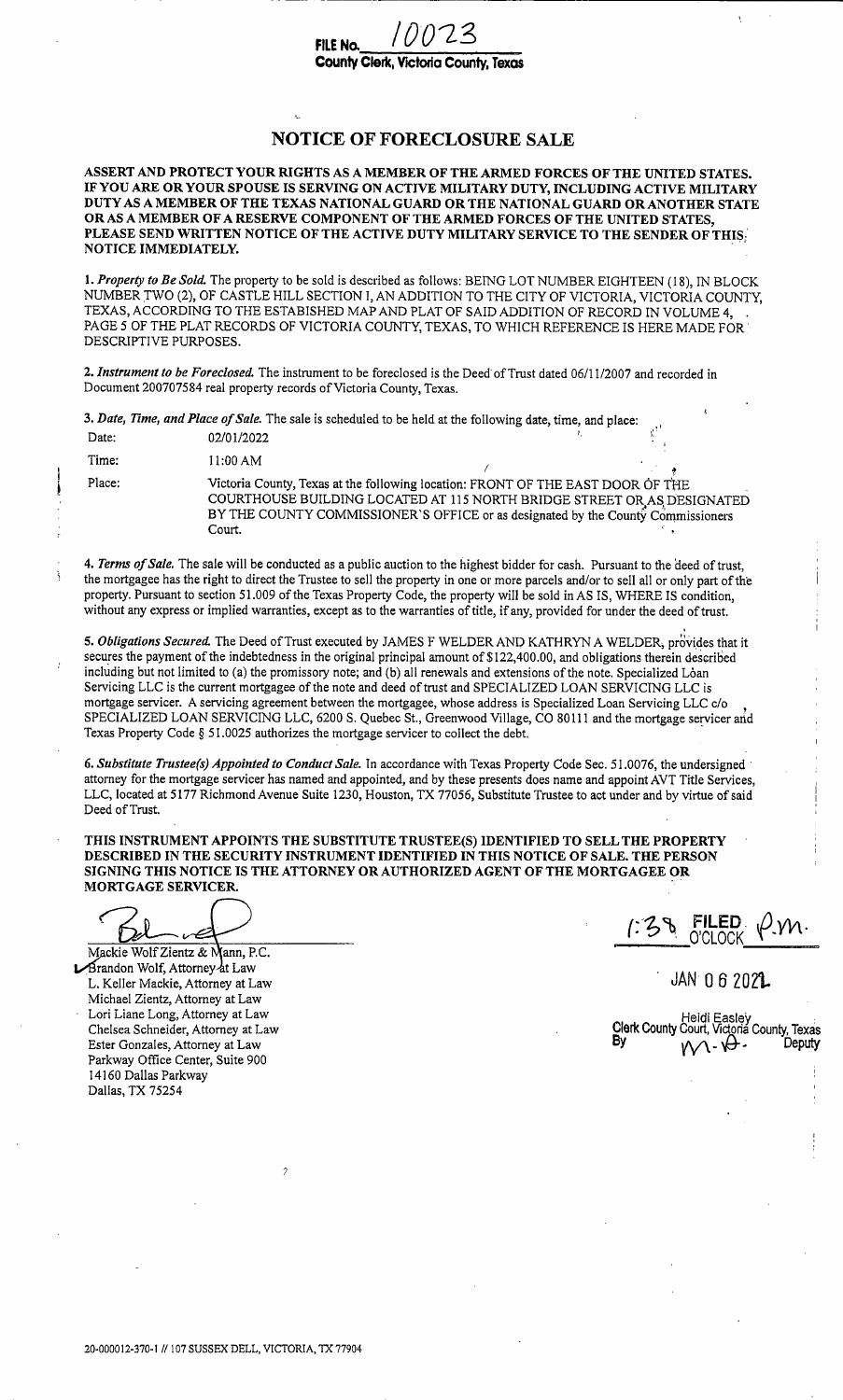# FILE No. <u>[ 0 6 Z 4</u><br>County Clerk, Victoria County, Texas

#### **NOTICE OF SUBSTITUTE TRUSTEE'S SALE**

VICTORIA County

Deed of Trust Dated: November 26, 2008 Amount: \$472,500.00

Grantor(s): ALICE HARDEMAN and ALONZO HARDEMAN

Original Mortgagee: URBAN FINANCIAL GROUP Current Mortgagee: Cascade Funding Mortgage Trust HB5

Mortgagee Servicer and Address: c/ o PHH MORTGAGE CORPORATION, One Mortgage Way, Mt. Laurel, NJ 08054

Pursuant to a Servicing Agreement between the Mortgage Servicer and Mortgagee, the Mortgage Servicer is authorized to represent the Mortgagee. Pursuant to the Servicing Agreement and Section 51. 0025 of the Texas Property Code, the Mortgage Servicer is authorized to collect the debt and to administer any resulting foreclosure of the referenced property

Recording Information: Document No. 200814045

Legal Description: BEING LOT 9, BLOCK 5, WOODWAY III AN ADDITION TO THE CITY OF VICTORIA, VICTORIA COUNTY, TEXAS, ACCORDING TO MAP OR PLAT RECORDED IN VOLUME 6, PAGE 312, MAP AND PLAT RECORDS OF VICTORIA COUNTY TEXAS.

Whereas, an Order to Proceed with Expedited Foreclosure under the Texas Rule Civil Procedure 736 was entered on under Cause No. in the Judicial District Court of VICTORIA County, Texas.

Date of Sale: February 1, 2022 between the hours of 11:00 AM and 2:00 PM.

Earliest Time Sale Will Begin: 11:00 AM

Place of Sale: The foreclosure sale will be conducted at public venue in the area designated by the VICTORIA County Commissioners Court pursuant to Section 51. 002 of the Texas Property Code as the place where foreclosure sales are to take place, or if no place is designated by the Commissioners Court, the sale will be conducted at the place where the Notice of Trustee' s Sale was posted.

JO WOOLSEY OR W.D. LAREW, ARNOLD MENDOZA, JOHN SISK, AMY ORTIZ, RAMON PEREZ, BOB FRISCH, VICKI HAMMONDS, ALEXIS MENDOZA, SUSAN SANDOVAL, SANDRA MENDOZA, ELIZABETH ANDERSON, JODI STEEN, RANDY DANIEL OR CINDY DANIEL, JIM O'BRYANT OR JANICE STONER have been appointed as Substitute Trustee(s), ('Substitute Trustee') each empowered to act independently, in the place of said original Trustee, upon the contingency and in the manner authorized by said Deed of Trust. The Substitute Trustee will sell the Property by public auction to the highest bidder for cash at the place and date specified. The sale will begin at the earliest time stated above or within three( 3) hours after that time. If the sale is set aside for any reason, the Purchaser at the sale shall be entitled only to a return of the funds paid. The Purchaser shall have no further recourse against the Mortgagor, the Mortgagee or the Mortgagee's attorney.

NOTICE IS FURTHER GIVEN that, except to the extent that the Substitute Trustee(s) may bind and obligate the Mortgagors to warrant title to the Property under the terms of the Deed of Trust, conveyance of the Property shall be made ' AS IS' ' WHERE IS' without any representations and warranties whatsoever, express or implied, and subject to all matters of record affecting the Property.

A debtor who is serving on active military duty may have special rights or relief related to this notice under federal law, including the Servicemembers Civil Relief Act (50 U.S.C. §§ 3901 et seq.), and state law, including Section 51.015 Texas Property Code. Assert and protect your rights as a member of the armed forces of the United States. If you are or your spouse is serving on active military duty, including active military duty as a member of the Texas National Guard or the National Guard of another state or as a member of a reserve component of the armed forces of the United States, please send written notice of the active duty military service to the sender of this notice.

THIS INSTRUMENT APPOINTS THE SUBSTITUTE TRUSTEE(S) IDENTIFIED TO SELL THE PROPERTY DESCRIBED IN THE SECURITY INSTRUMENT IDENTIFIED IN THIS NOTICE OF SALE. THE PERSON SIGNING THIS NOTICE IS THE ATTORNEY OR AUTHORIZED AGENT OF THE MORTGAGEE OR MORTGAGE SERVICER.

Anthony Atten Carcier, ATTORNEY AT LAW C/o Tejas Trustee Settles HUGHES, WATTERS& ASKANASE, L.L.P. 1201 Louisiana, Suite 2800 Houston, Texas 77002<br>Reference: 2015-009441 Houston, Texas 77002<br>Reference: 2015-009441 December 2015-009441

 $2022$  JAN 10  $P^{2.59}$ 

COUNTY SLERI **VICTORIA** COUNTY TEXAS

14800 Landmark Blvd, Suite 850 Addison, TX 75254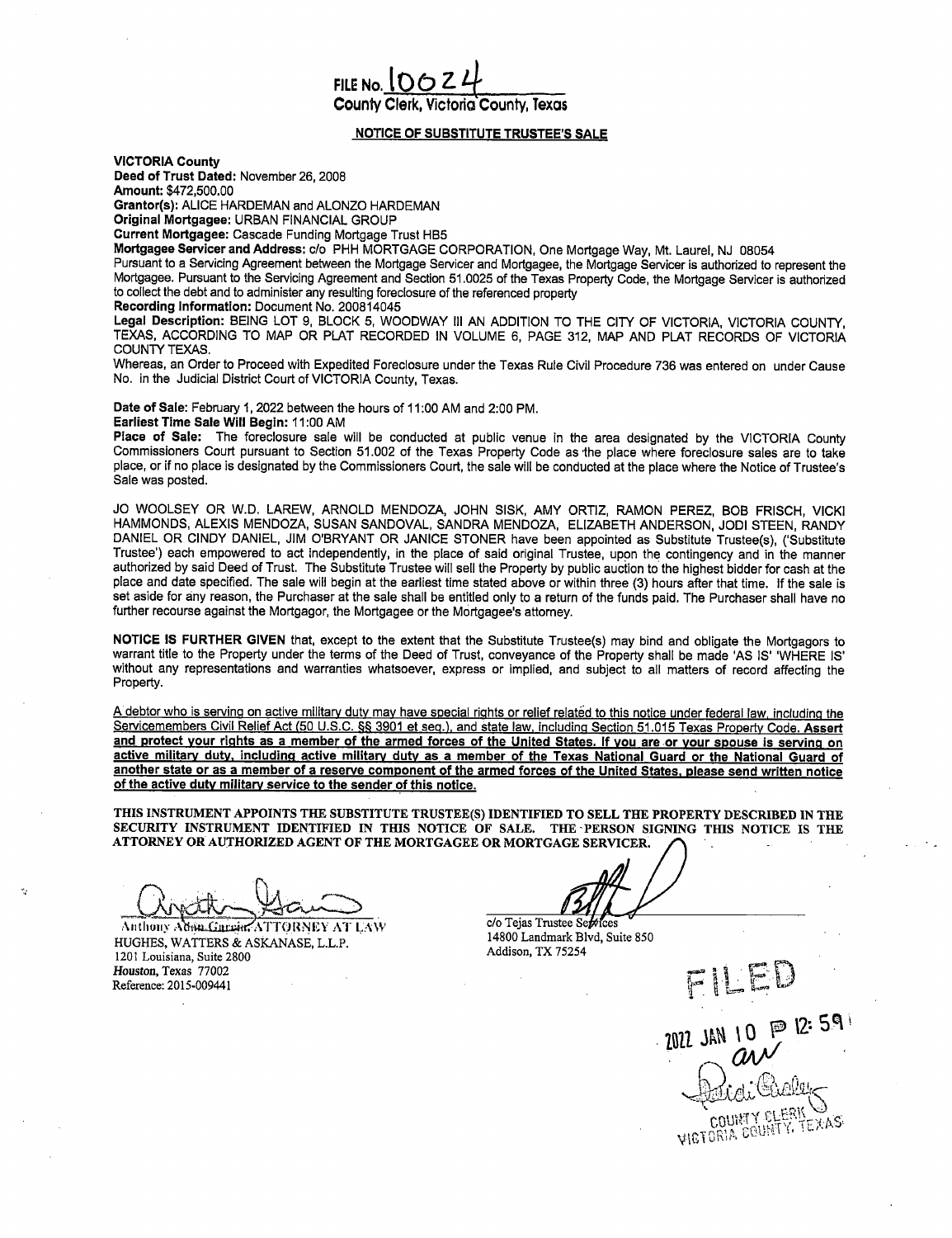

p 12: 15 '

N ी

NOTICE OF TRUSTEE OR SUBSTITUTE TRUSTEE'S SALE 7022 JAN 1

## $\frac{1}{2}$ <br>Deed of Trust form  $\frac{1}{2}$  and  $\frac{1}{2}$   $\frac{2021}{202}$

**Date:** April 1, 2021

Grantor(s): Adrian Espinoza Vazquez and Brittany Renee Garza

Mortgagee: 2020 Home and Land, LLC, a Delaware Limited Liability victoria count

Company

Recorded in: Clerk's File No. 202107563

Property County: Victoria County

Legal Description: All that certain tract or parcel of land (together with all improvements thereon, if any) situated in Victoria County, Texas, being more particularly described as Lot Number Eighteen (18), in Block Number Three (3), of J.R. TRICE SUBDIVISION, an addition to the City of Victoria, Victoria County, Texas, according to the established map and plat of said addition ofrecord in Volume 2, Page 44 of the Plat Records of Victoria County, Texas. (more particularly described in the Loan Documents)

Date of Sale: February 01, 2022

Earliest Time Sale will Begin: 11:00 AM

Place of Sale of Property: Designated area by Commissioner's Court of Victoria County, being the Victoria County Courthouse, or as further designated by the County Commissioner.

The Trustee or Substitute Trustee will sell the property by the public auction to the highest bidder for cash at the place and date specified. The sale will begin at the earliest time stated above or within three (3) hours after that time.

THIS INSTRUMENT APPOINTS THE TRUSTEE OR SUBSTITUTE TRUSTEE(S) IDENTIFIED TO SELL THE PROPERTY DESCRIBED IN THE SECURITY INSTRUMENT IDENTIFIED IN THIS NOTICE OF SALE THE PERSON SIGNING THIS NOTICE IS THE ATTORNEY OR AUTHORIZED AGENT OF THE MORTGAGEE OR MORTGAGE SERVICER

### ACTIVE MILITARY SERVICE NOTICE

Assert and protect your rights as <sup>a</sup> member of the armed forces of the United States. If you or your spouse is serving on active duty, including active military duty as <sup>a</sup> member of the Texas National Guard or the National Guard of another state or as a member of a reserve component of the armed forces of the United States, please send written notice of the active duty military service to the sender of this notice immediately.

The Mortgagee, whose address is:

2020 Home and Land, LLC, a Delaware Limited Liability Company 6101 Southwest Fwy., Suite 400 Houston, TX 77057

Dated this 11th day of January, 2022

To Woolsey or Bdy Frisch or Janice oner or Jodi Steen or R. Gary Laws or Susana Garci**l** or Christophe Apodaca or Leslie Galdamez or Sandra Benavides or David Cerda or Jose Martinez or Felix Ogbu or Renaud Ba or Lucia Mendez or Craig Weeden or Cesar Acosta or Rogelio Cantu

Trustee or Substitute Trustee <sup>6101</sup> Southwest Fwy, Suite 400, Houston, TX <sup>77057</sup>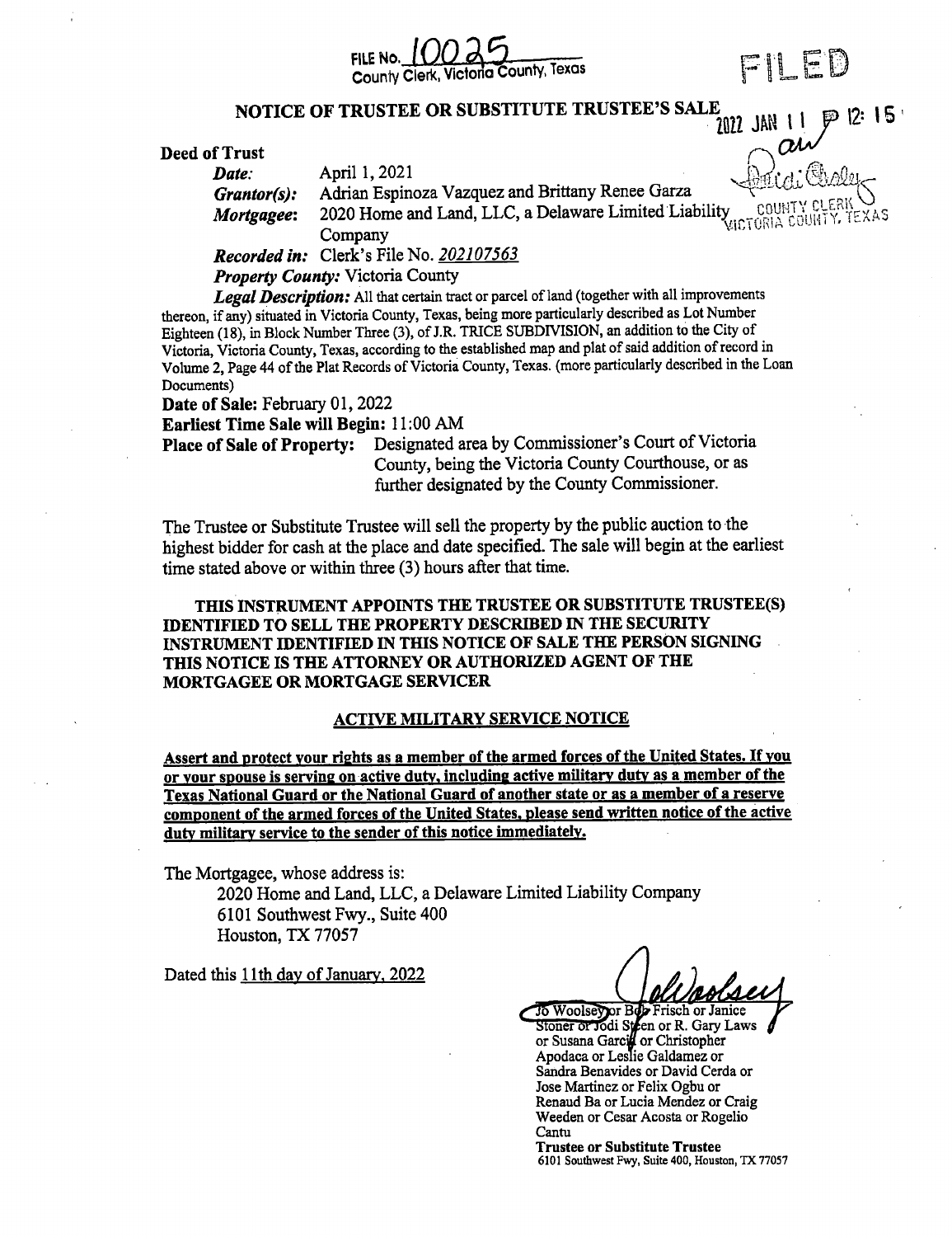### FILE No.  $160\overline{2}$ County Clerk, Victoria County, Texas

### FILED

**Notice of Trastee's Sale** 

Date: Jamary  $\int\int_{-\infty}^{\infty} 2021$ 

Trustee: Stephen A. Beal

ခ 3:08' 2022 JAN 1 1

Street Address for Trustee: 104 S. Pecos Midland, Midland County)CIORIS 25

Current Owner and Holder of the Note and Deed of Trust: BP-Residential, L.L.C.

Obligation: Real Estate Lien Note dated June 1, 2017, from Maker, James Gonzalez and Alejandra Moreno, as husband and wife to Payee, BP-Residential, L.L.C., in the original mriteinal amount of \$55,000.00

Deed of Trust

Date: June 1, 2017

Recording Information: Filed on June 1, 2017, and recorded under document number 201706179 Official Public Records of VICTORIA County, Texas

Grantor: James Gonzalez and Alejandra Moreno, as husband and wife

Trustee: Stephen A. Beal

Beneficiary: BP-Residential, L.L.C.

BEING a 0.225 of an acre of land, more or less, being situated in Farm Lot No. Property: One (1), in Block No. Two (2), Range Seven (7), East Above Town in the Original Four League Grant, to the Town of Victoria, Victoria County, Texas, more particularly described by metes and bounds on Exhibit "A", attached hereto and made a part hereof, a/k/a 1202 Julius, Victoria, Texa

Date of Sale (first Tuesday of month): February 1, 2022

Time of Sale: The sale will begin no earlier than 10:00 AM, and no later than three hours thareafter.

### Place of Sale: Vlctoria County Courthouse

Default has occurred under the Deed of Trust. The current owner and holder of the Real Estate Lien Note and the Deed of Trust has instructed the Trustee to offer the Property for sale toward the satisfaction of the Real Estate Lien Note, by a nonjudicial foreclosure sale in accordance with the power of sale granted by the Deed of Trust.

Notice is given that on the Date of Sale, the Trustee will offer the Property for sale at public auction at the Place of Sale, to the highest bidder for cash, "AS IS", without any express or implied warranties, except warranties of title.